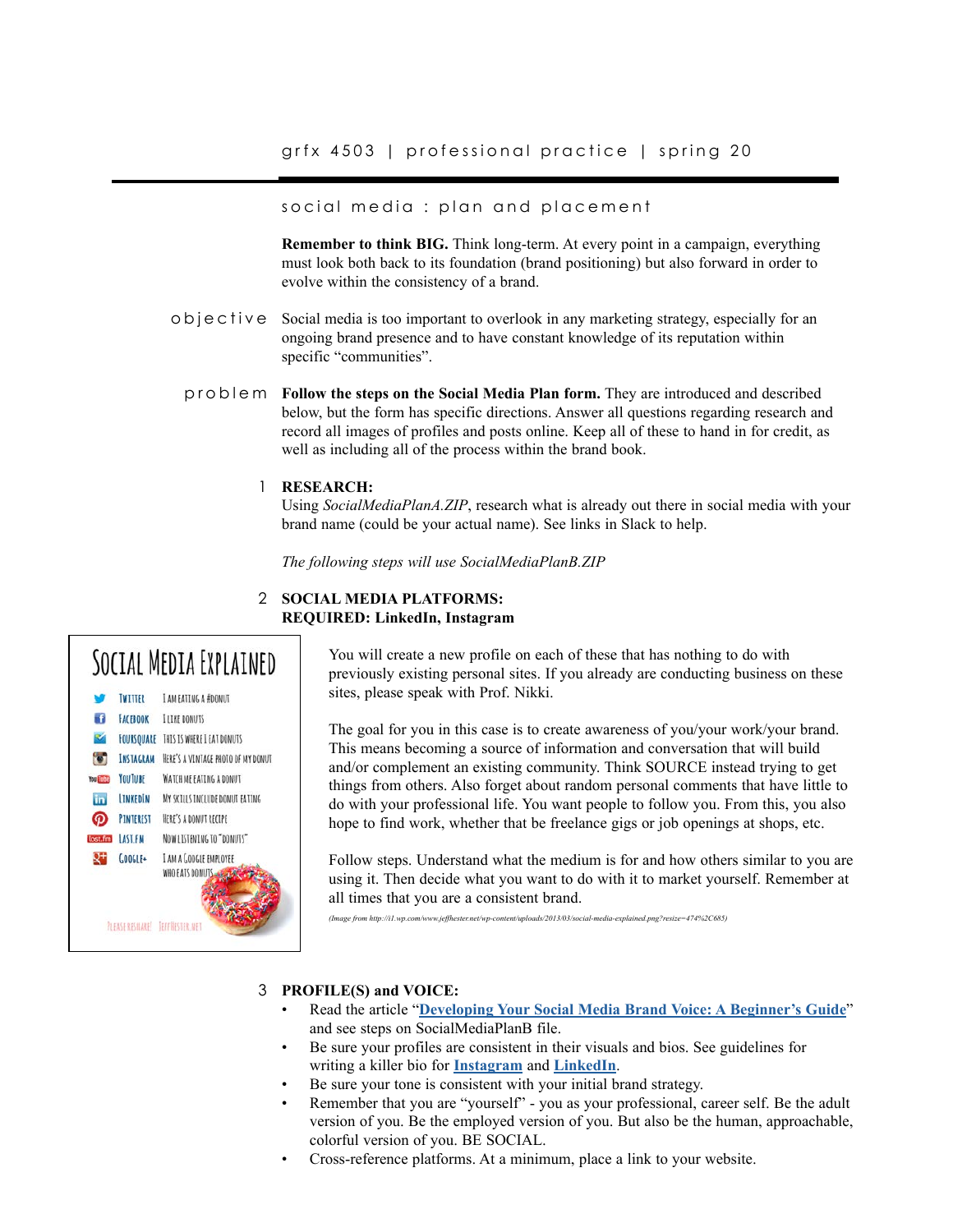Once all of your social media is set up, create links on as much as you can. At its conclusion, everything should connect to everything else and then continue to grow and stay alive. *Be sure you finish this step before you go on to the next.* 3 (cont.)

# **SOCIAL MEDIA CONTENT CALENDAR:**

- *The following steps will use SocialMediaPlanC.* See steps provided on and do them in order. 4
	- First consider only content and setting up a framework within which to work: Daily, Weekly, Monthly. Think general topics (see examples).
	- Then consider how a week would look for content and how this relates to the social media platform you would use to post this. Be more specific, repeating topics so people can keep returning to your brand (you) as a source of information (see examples).
	- Finally, put this into action using a Scheduler(s).

## **Mon Mar 9:** schedule/what is due

- **• Lecture:** Social Media. Begin Social Media Plan project.
- Download and decompress *SocialMediaPlanA.ZIP* file. Open the InDesign file and save it as **Your Last Name\_SocialMediaPlanA**.indd.
- Begin working. AT ALL TIMES, DO A SPELL CHECK (Edit : Spelling).

### **Wed Mar 11:**

- **• SocialMediaPlanA** DUE. Package as shown below. Place in **SECTION 4 : SOCIAL MEDIA PLAN** folder.
- **• Lecture/Discuss:** Social Media Profiles and Content Calendars.
- Download and decompress *SocialMediaPlanB.ZIP* file. Open the InDesign file and save it as **Your Last Name\_SocialMediaPlanB**.indd.
- Download and decompress *SocialMediaPlanC.ZIP* file. Open the InDesign file and save it as **Your Last Name\_SocialMediaPlanC**.indd."

### **Wed Apr 1:**

- **SocialMediaPlanB** DUE. Package as shown below. Place in **SECTION 4 : SOCIAL MEDIA PLAN** folder.
- *• Accept Prof. Nikki as a Connection in LinkedIn and Follower on Instagram accounts*
- Discuss how to create content and review how to best use Instagram and LinkedIn platforms. Work in class.

### **Mon Apr 6:**

**• SocialMediaPlanC** DUE. **SocialMediaPlanC** DUE, which shows screen shots of all of your scheduled posts, which should be all of LinkedIn and the vast majority of Instagram. Package as shown below.

Place in **SECTION 4 : SOCIAL MEDIA PLAN** folder.

- Review writing for Instagram and LinkedIn, including using #hashtags and @call-outs correctly. *See Evaluation (next page) in regards to requirements.*
	- Begin posting.

| ø<br><b>Copy Linked Graphics</b><br>м<br>Update Graphic Links In Package<br>Use Document Hyphenation Exceptions Only | Copy Fonts (Except activated from Adobe Fonts and non-Adobe CJK fonts)<br>Include Fonts and Links From Hidden and Non-Printing Content |                      |        |         |
|----------------------------------------------------------------------------------------------------------------------|----------------------------------------------------------------------------------------------------------------------------------------|----------------------|--------|---------|
| Include IDML<br>Include PDF(Print)                                                                                   | Select PDF Preset:                                                                                                                     | [High Quality Print] |        | c       |
| Instructions                                                                                                         |                                                                                                                                        |                      |        |         |
| <b>View Report</b>                                                                                                   |                                                                                                                                        |                      |        |         |
|                                                                                                                      |                                                                                                                                        |                      | Cancel | Package |

### *Mon Apr 6 - Sun Apr 19*

Begin posting for any **10 days in a row**, following at least the minimum requirements. Document this via screen shots that will be included in your Brand Book.

*.*

### **Mon Apr 20**

- **• 10 days of posts DUE.** Post Instagram and LinkedIn pages (not individual posts) in thread to Prof. Nikki's post.
- Take screen shots of posts, as they will be due in Brand Book.